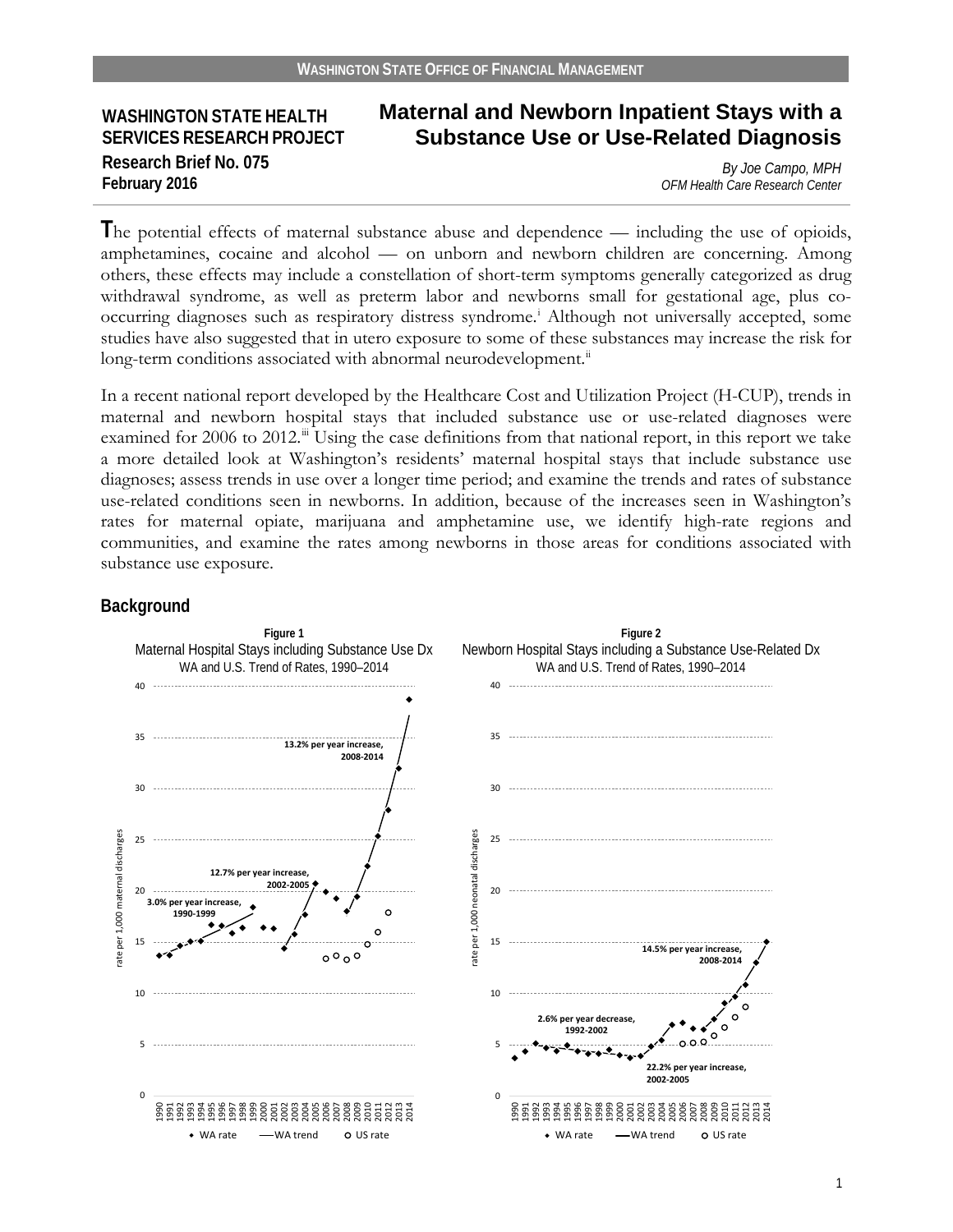Nationally, from 2006 to 2012, there was a 33 percent increase in the rate of maternal stays that included a substance use diagnoses and a 71 percent increase in the rate of newborn stays with a diagnosis related to substance use. During that same time period, in Washington, the increase for maternal stays with a substance use diagnosis was 40 percent while for newborns it was 52 percent. As Figures 1 and 2 make clear, the rates in Washington appear to be higher than those seen nationally, and over the course of the 25 years assessed, there have been marked increases in the trends within our state.

Between 1990 and 2014, Washington state experienced a three-fold increase in the rate of maternal hospital stays that included a substance use diagnosis and a four-fold increase in the rate of newborns with a substance use-related diagnosis. Most pronounced, for both mothers and newborns, are the trends from 2008 to 2014. Among maternal stays, the average increase during those years was 13.2 percent per year, resulting in a two-fold increase in the rate during those six years. Among newborns, the average annual increase was 14.5 percent per year, resulting in a 2.3 fold increase during that same time period.

It is, however, important to keep the number and scope of these cases in perspective. As Figure 3 shows, even though there was a pronounced increase in maternal stays that included a substance use diagnosis, the percentages they represent of all maternal stays remain relatively small: 1.4 percent in 1990 and 3.9 percent in 2014. Similarly, for newborns in 1990, 0.4 percent had a diagnosis related to maternal substance use and by 2014, it was 1.5 percent.

Nevertheless, given the increases seen over time, a closer examination of the components of the Washington trends is warranted.



In doing so, the maternal drug-related diagnosis codes from the H-CUP report were first grouped in nine categories: marijuana, alcohol, opiate, cocaine, amphetamine, hallucinogen, unspecified drug, other drugs and no drug use. The ICD-9 codes used for these groupings are shown in Appendix A. For newborn drug-related stays, the five diagnostic codes identified in the H-CUP report were considered individually. These were fetal alcohol syndrome (ICD-9 760.71); narcotics affecting fetus or newborn (ICD-9 760.72); hallucinogens affecting fetus or newborn (ICD-9 760.73); cocaine affecting fetus or newborn (ICD-9 760.75); and drug withdrawal syndrome in newborn (ICD-9 779.5).

Broadly, these cases include delivery records that resulted in a live birth or stillbirth at that stay, as well as pregnancy-related records that did or did not result in a delivery at that time. Newborns were limited to those younger than age 1; maternal stays were limited to females ages 15 to 44. The specific diagnoses and procedure codes are included in Appendix A.

For each category assessed, all nine diagnostic fields in each record were examined; individual cases may, therefore, be included in more than one drug or drug-related category.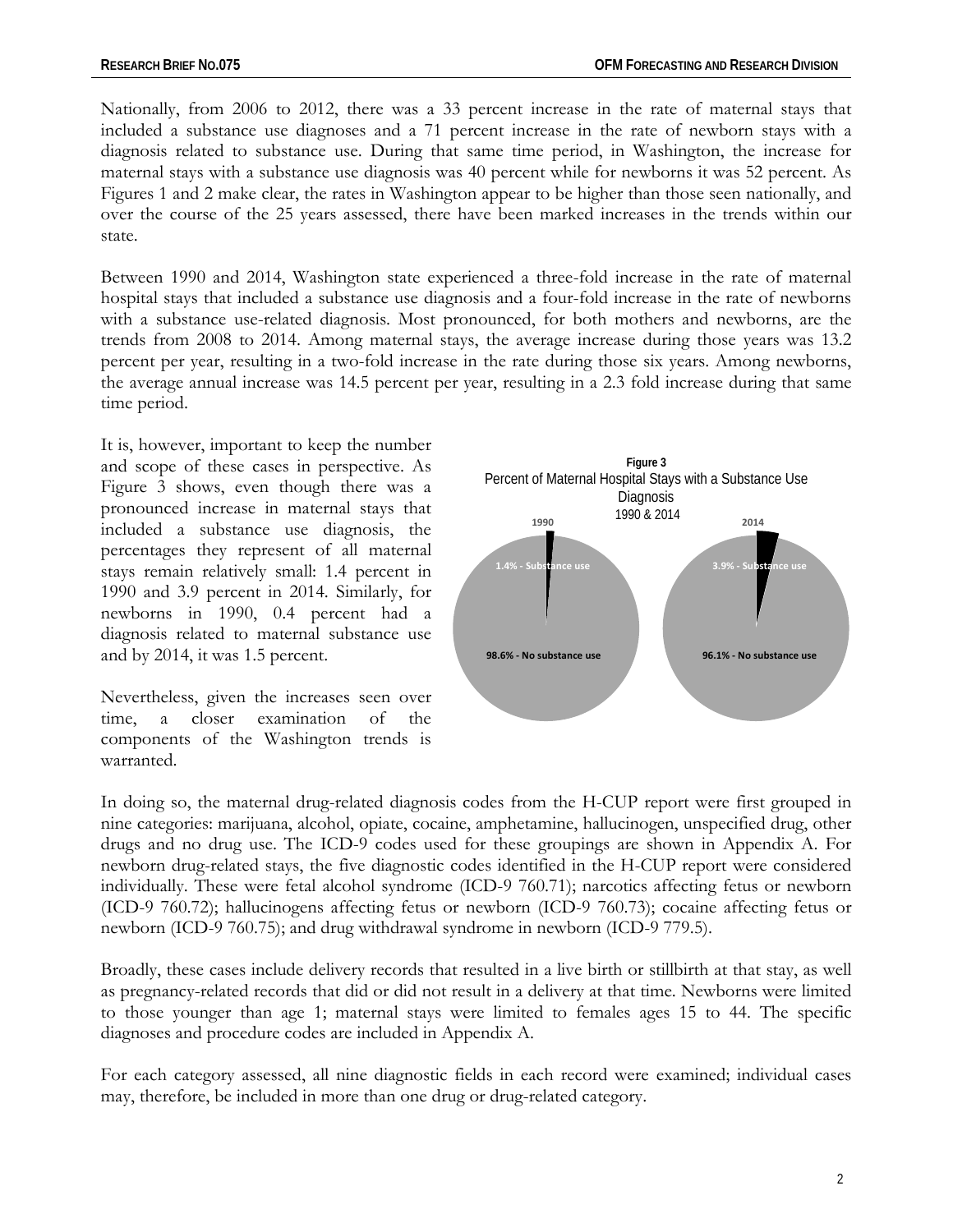## **Findings**

Of the eight drug categories assessed, maternal stays where opiate use were reported[∗](#page-2-0) had, by far, the highest rates and the greatest number of cases — and they are markedly trending upward. Those trends, the geographic distribution of those cases and the trends and rates for corresponding effects on newborns are discussed below. Similar sections on marijuana and amphetamines then follow. The remaining drug categories are discussed last. Among the five diagnostic codes used in assessing drugrelated newborn inpatient stays, only two had enough cases for meaningful analyses. These were the ICD-9 categories "drug withdrawal syndrome in newborn" and "narcotics affecting fetus or newborn," and are discussed in the sections on opiates and amphetamines.

## *Opiates*

As seen in Figure 4, between 1990 and 2006, the rates per 1,000 maternal stays with an opiate-related diagnosis increased by 5.5 percent per year, from a low of 1.5 per 1,000 maternal discharges (126 cases) in 1990 to 4.9 per 1,000 (436 cases) in 2006; that is, the rates more than tripled over those 17 years. However, from 2006 to 2014, the upward trend in the rates markedly increased — to 19.4 percent per year — going from 4.9 per 1,000 stays in 2006 to 17.9 (1,524 cases) in 2014. That is more than a threeand-a-half-fold increase over those nine years.

Concurrently, and as seen in Figure 5, the rates and the number of cases of drug withdrawal syndrome in newborns have also markedly increased. While no significant trend was identified between 1990 and 2000, from 2000 to 2014, there was a 14.2 percent per year increase in the rates, starting at 1.4 per 1,000 newborns in 2000 (114 cases) and rising to 10.7 per 1,000 (881 cases) in 2014, equaling more than a seven-fold rate increase over the course of 15 years.



<span id="page-2-0"></span>∗ Although not differentiated in the diagnostic codes, these cases may include women in treatment with methadone or buprenorphine therapy.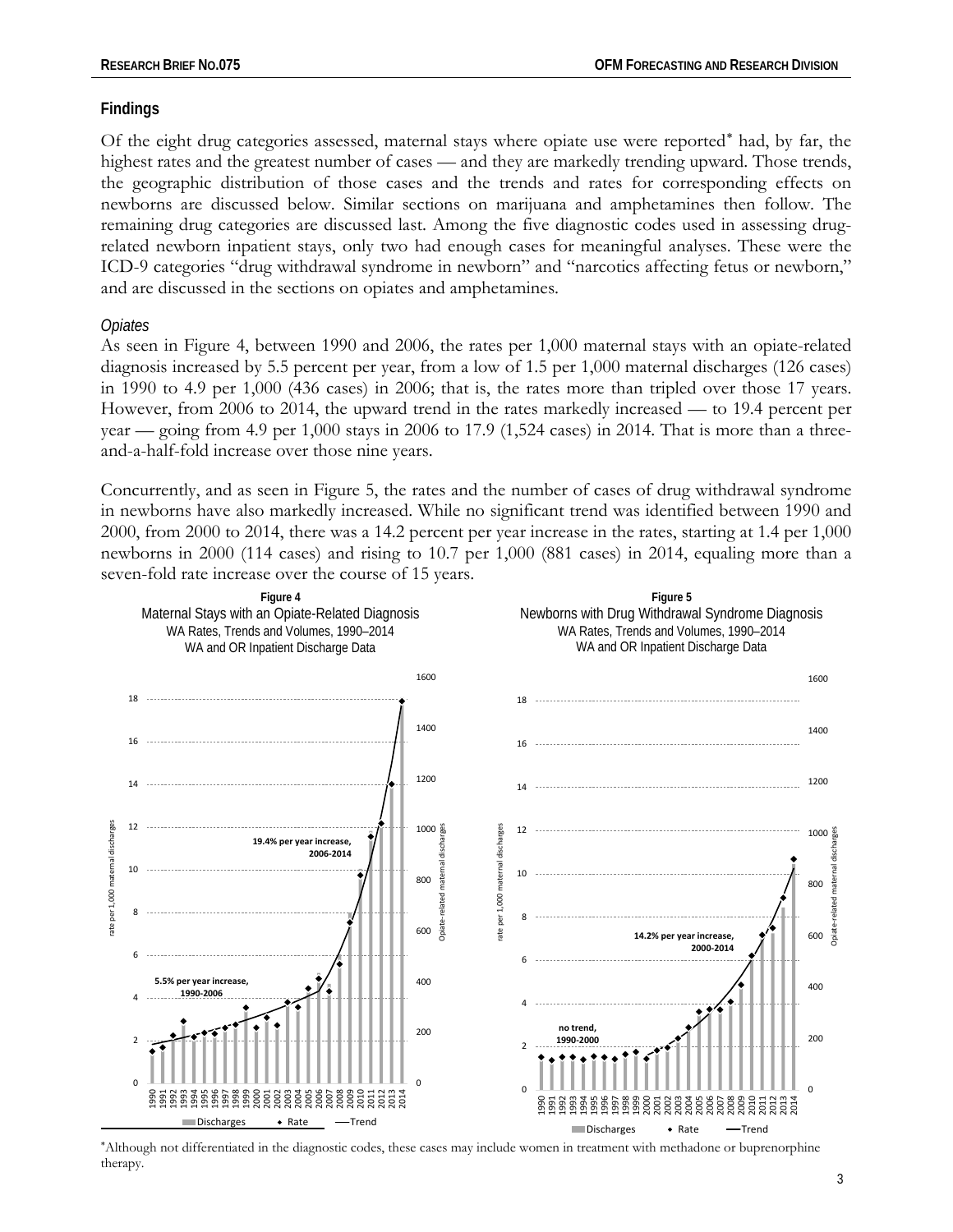In Figure 6, which is on the same scale as Figures 1, 2, 4 and 5, a similar trend, although not as pronounced, is seen in the number of cases and the rates of newborns affected by narcotics (ICD-9 760.72). For this condition, there initially was an 8.5 percent per year *decrease* in the rates from 1990 to 2000. But after 2000, the direction of the trend reverses, and from 2000 to 2014, the rates rise by 14.9 percent per year, from 0.8 per 1,000 (65 cases) in 2000 to 5.0 (412 cases) in 2014. That equals a six-fold increase in 15 years.

Rates and 95 percent confidence intervals for co-occurring diagnoses associated with the diagnostic categories narcotics affecting newborn (ICD-9 760.72) or drug withdrawal syndrome (ICD-9 779.5) are shown in Figure 7. Also shown are those newborns where no drug-related diagnoses were reported. Among those with no drug-related diagnoses, 8.9 percent had a co-occurring diagnosis of respiratory distress (ICD-9 769, 770). However, among those who were coded with narcotics affecting newborns, 23.3 percent had that co-occurring diagnosis, and among those coded with drug withdrawal syndrome, 26.1 percent had that co-occurring diagnosis.

Similarly, only 5.1 percent of those with no drug-related diagnoses had a co-occurring diagnosis of difficulty feeding (ICD-9 779.3), while 15.4 percent of those affected by narcotics and 22.9 of those with drug withdrawal syndrome had that co-occurring condition. And, finally, while 5.4 percent of those newborns with no drug-related diagnosis had a low birth weight, 15.9 percent of those affected by narcotics and 14.4 percent of those with drug withdrawal syndrome were low birth weight newborns.

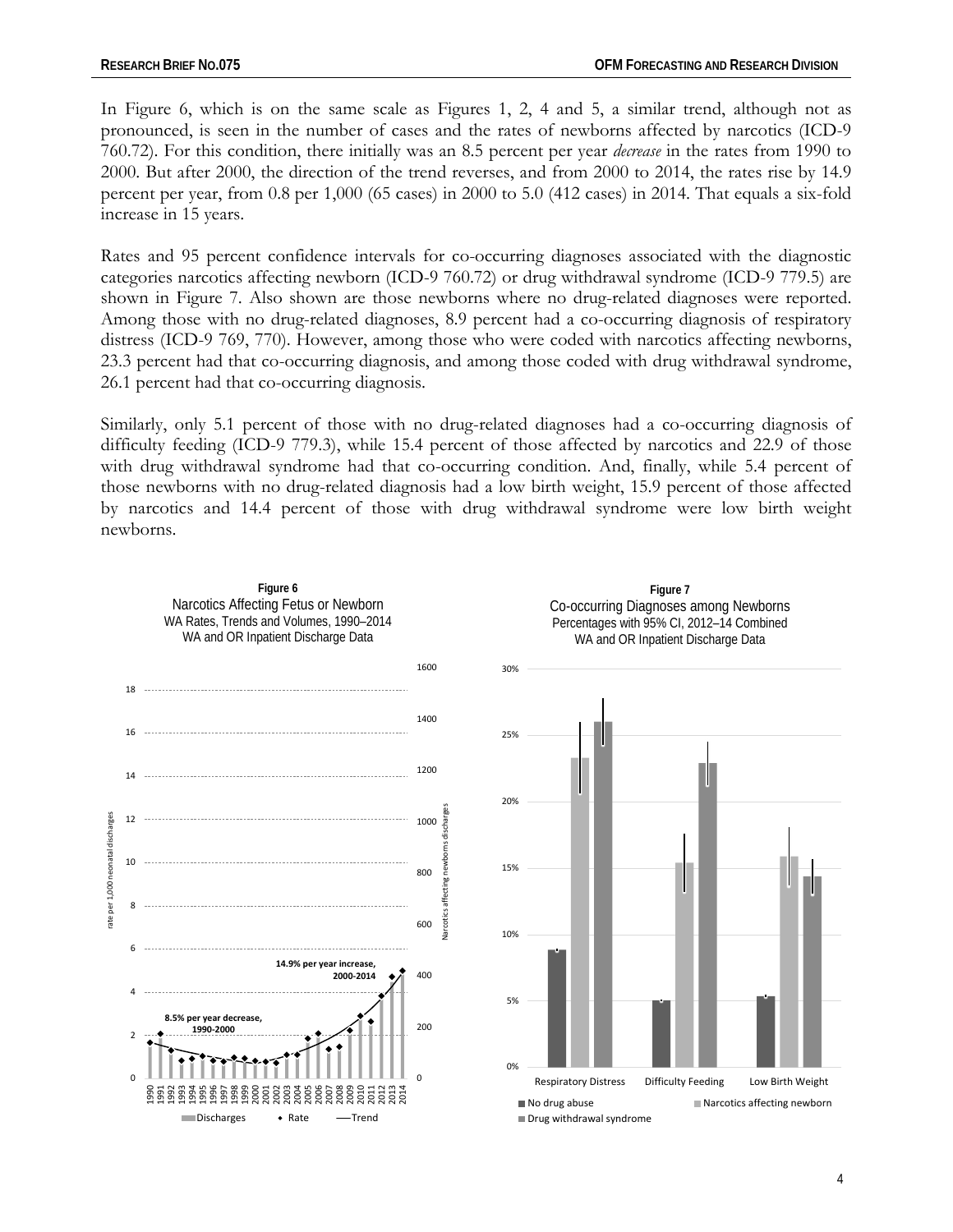Using the patients' ZIP code of residence from the three most recent years' data (2012–14 for Washington residents discharged from Washington hospitals; 2012–13 for Washington residents discharged from Oregon hospitals), we identified regions in the west and east sides of the state with higher- and lower-than-expected rates of inpatient maternal stays with an opiate-related diagnosis.\*

On the west side, three regions had higher-than-expected rates and are labeled on the map in Figure 8 as the Olympic Peninsula, greater Everett environs and Tacoma environs. Two additional regions on the west side, labeled Seattle region and Clark region, had lower-than-expected rates. On the east side, the North East region was identified as having higher-than-expected rates and the South East region had lower-than-expected rates. Those regions' rates and their 95 percent CI's are shown in Figure 9.



The two highest rate regions on the west side of the state are the Olympic Peninsula and greater Everett environs, with rates of 52.9 and 51.5 per 1,000 maternal stays, respectively. Although statistically significantly lower than those two regions, Tacoma environs is also high, with a rate of 31.8. Conversely, the rate in the Seattle region is 6.9 while in the Clark region it is 9.4. The rate for Western Washington in general is 16.9 per 1,000 maternal stays.

In Eastern Washington, the overall rate, by comparison, is low at 8.0 per 1,000 maternal stays. Relative to that underlying rate, the North East region's rate, 16.0, is high, even though it's on par with the overall Western Washington rate. The low-rate South East region's rate is very low at 3.5 per 1,000 maternal stays.

 $\overline{a}$ 

<span id="page-4-0"></span><sup>∗</sup> SaTScan, software for the spatial scan statistic, v9.4<http://www.satscan.org/>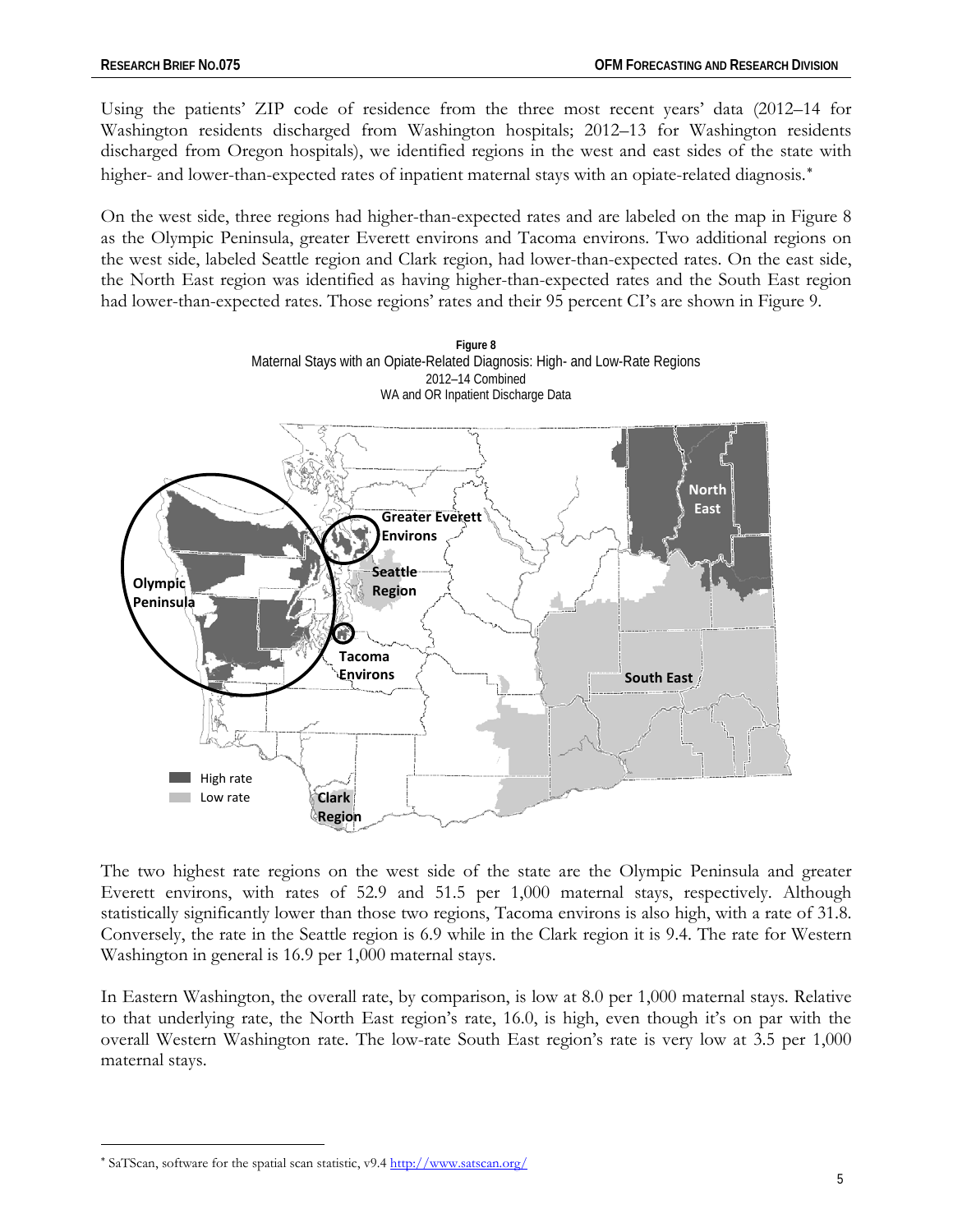While the pattern for drug withdrawal syndrome in newborns parallels that seen for maternal stays with an opiate-related diagnosis, the newborn rates are about half the maternal rates, in part because not all the maternal stays were for a delivery, and in part because not all newborns are necessarily affected or diagnosed. These are shown in Figure 10 and may include newborns to current users as well as newborns to those in treatment with methadone or buprenorphine.

On the west side of the state, for the Olympic Peninsula Region, that rate is 19.7 per 1,000 hospital newborns; in Everett environs, it is 27.8 per 1,000; and in Tacoma environs, 14.9 per 1,000. In the lowrate Seattle region, the rate is 4.1 per 1,000 hospital newborns, and in the Clark region, it is 5.7. For all Western Washington, the rate of drug withdrawal syndrome in newborns is 9.4. On the east side of the state, the overall rate of drug withdrawal syndrome in newborns is 8.1 per 1,000 hospital newborns. In the high-rate North East region, that rate is 16.6, while in the low-rate South East region, the rate is 3.8.



While it is not readily apparent why some regions have higher rates than others, it is clear that the problem of maternal stays with an opiate-related diagnosis is more pronounced on the west side of the state than on the east side. It is also clear that such drug use is not limited to inner urban communities.

It should be noted, too, that in Western Washington, the total number of maternal stays in the highand low-rate regions combined constitute 36.6 percent of all the maternal stays and 34.6 percent of all opiate-related maternal stays. That is, approximately two-thirds of the remaining cases are spread throughout the remaining Western Washington communities. In short, areas identified with high rates in this assessment are likely only the tips of an iceberg and not the sole areas of potential concern.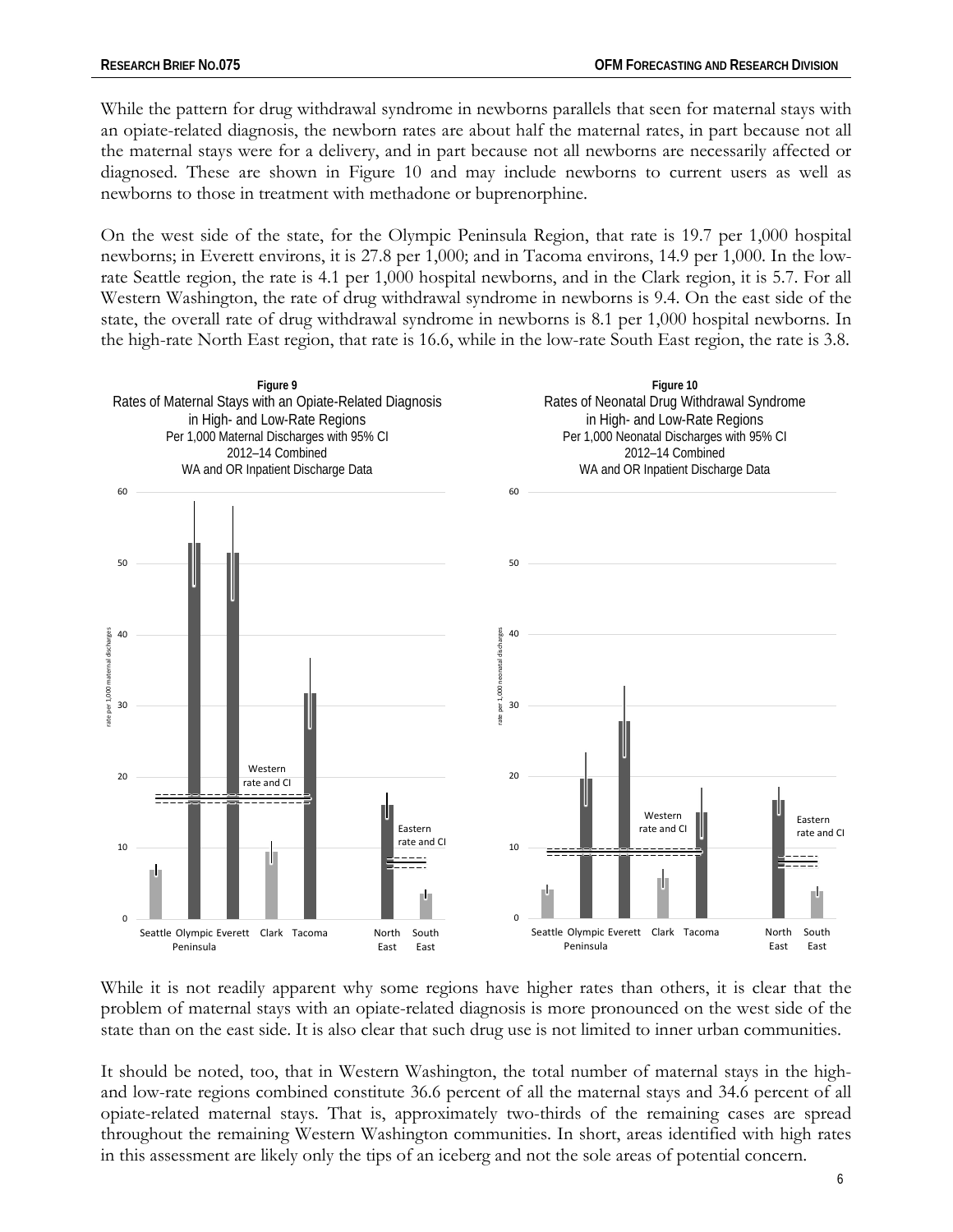#### *Marijuana*

While the American Academy of Pediatrics notes that fetal exposure to marijuana "does not cause clinically important neonatal withdrawal signs," it does go on to note that such exposures may have "subtle effects on long-term neurobehavioral outcomes."[iv](#page-17-3) Given recent legalization of cannabis in Washington, any such potential effects could be of concern.

Marijuana is one of the leading drugs reported among women with maternal inpatient stays, second only to opiates. As Figures 10 and 11 show, the rates and numbers of maternal stays where a marijuanarelated diagnosis is reported are on the rise, whether used in conjunction with other drugs or taken alone.

As seen in Figure 11, the rate of maternal inpatient stays having a marijuana-related diagnosis with or without a diagnosis for other drugs has been steadily rising. Between 1990 and 1997, those rates increased by 10.8 percent per year, starting at 2.3 per 1,000 maternal stays (196 cases) in 1990 and increasing to 4.2 per 1,000 stays (335 cases) in 1997. That rising trend then slowed to an increase of 2.1 percent per year between 1997 and 2009, but subsequently resumed trending more markedly upward between 2009 and 2014, with an annual increase of 17.0 percent per year, from a rate of 5.2 (462 cases) in 2009 to 12.0 (1,021 cases) in 2014. Over those six years, the rate increased one-and-a-third-fold.

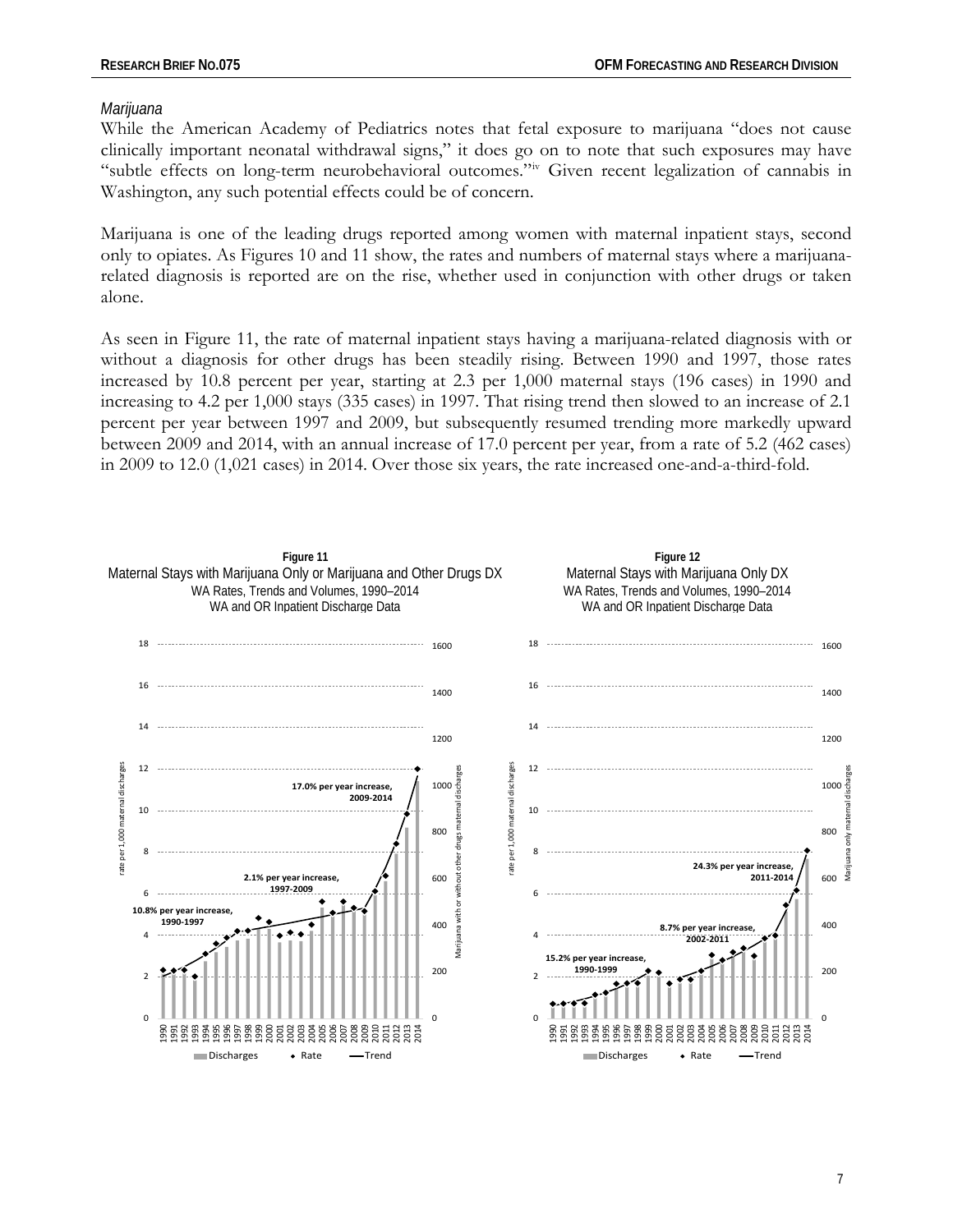As seen in Figure 12, the rate of maternal inpatient stays where only marijuana was used and no other drugs were reported has also been steadily rising. From 1990 to 1999, those rates increased by 15.2 percent per year from 0.7 per 1,000 (59 cases) in 1990 to 2.3 (184 cases) in 1999 — more than a threefold surge. While no trend was seen between 1999 and 2002, starting in 2002, the rates again began to rise, and between 2002 and 2011, they grew by 8.8 percent per year from a rate of 1.9 (269 cases) in 2002 to 4.0 (344 cases) in 2011 — slightly more than doubling. Then, between 2011 and 2014, the rates began to markedly grow, increasing by 24.3 percent per year to a high of 8.1 per 1,000 (687 cases) in 2014 — another doubling of the rates in only four years.

Looking at cases with a marijuana-only diagnosis, in Figure 13 regions with higher- and lower-thanexpected rates are shown for 2012 to 2014 combined. On the west side of the state, the South West region had a higher-than-expected rate while the North Puget region had a lower-than-expected rate. On the east side of the state, the rate in the North East region was high while in the South Central region it was low. As was discussed with the maternal stays with an opiate-related diagnosis, these regions were identified as being high or low relative to the overall rates on the east and west sides of the state.



The rates and 95 percent CI's for these four regions and for Eastern and Western Washington are shown in Figure 14. In Western Washington, the high-rate South West region had a rate of 13.6 per 1,000 maternal inpatient stays while the low-rate North Puget region had a rate of 3.4 per 1,000. Western Washington as a whole had a rate of 6.9.

In Eastern Washington, the high-rate North East region had a rate of 10.1 while the low-rate South Central region had a rate of 3.5. The rate for Eastern Washington as a whole was 5.5.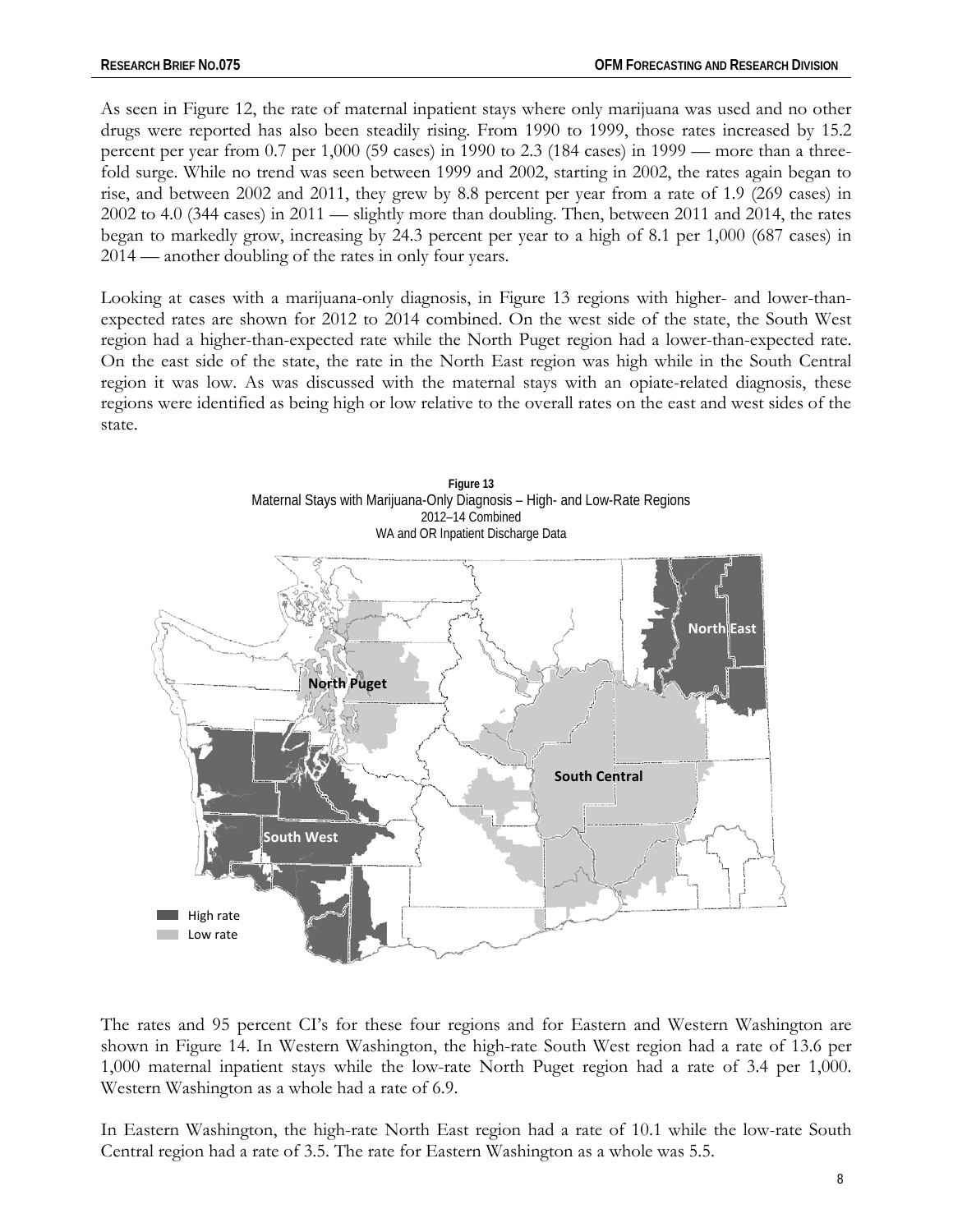As was seen with maternal stays that included an opiate-related diagnosis — although not nearly as pronounced and certainly not having the potential adverse consequences — the rates of maternal marijuana-only use is higher on the west side than on the east side of the state.

However, unlike maternal stays with an opiaterelated diagnosis, the number of cases seen in the west side's high- and low-rate regions constitute 82 percent of all maternal stays with a marijuana-only diagnosis in that half of the state. In other words, less than 20 percent of such cases in Western Washington are outside these two regions.

Similarly, on the east side, the two high- and lowrate regions constitute 68 percent of all such cases seen there. That is, less than one-third of all such cases on the east side are found outside these two regions.



**Figure 14** Rates of Maternal Stays with Marijuana-Only Diagnosis in High- and Low-Rate Regions Per 1,000 Maternal Discharges with 95% CI 2012–14 Combined, WA and OR Inpatient Discharge Data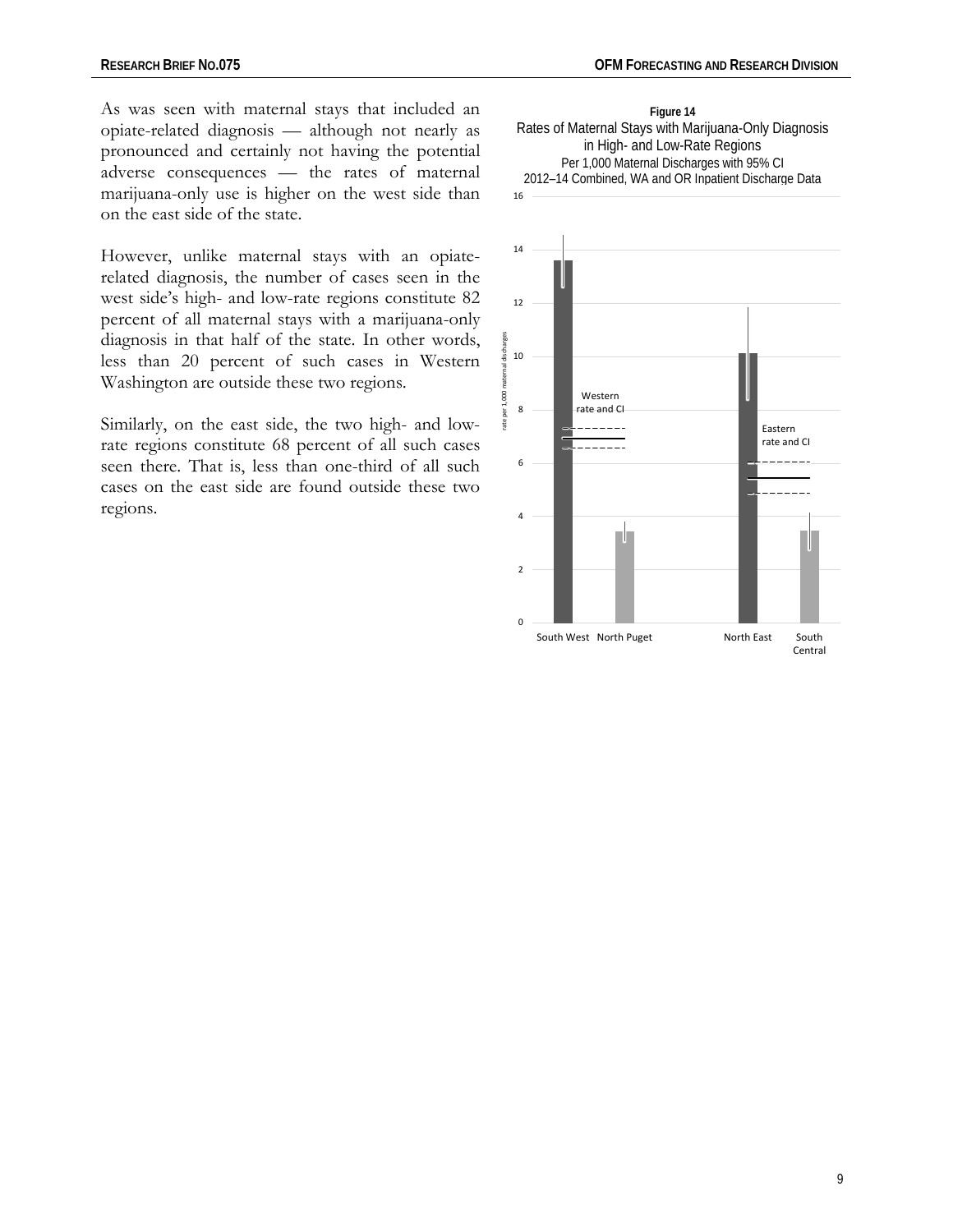#### *Amphetamines*

Risks associated with maternal amphetamine or methamphetamine abuse or dependence include preterm birth, placental abruption, fetal distress and intrauterine growth restriction, which can lead to low birth weight. Long-term effects on newborns exposed in utero may include behavior problems, low cogniti[v](#page-17-4)e skills and limited physical dexterity.<sup>v</sup>

Two trends in maternal stays with an amphetaminerelated diagnosis are seen in Figure 15. Specifically, while prior to 1995 no trends are detected, from 1995 to 2005, the rates increase by 14.1 percent per year from 2.0 per 1,000 maternal stays (155 cases) in 1995 to 7.2 per 1,000 (614 cases) in 2005 — a more than three-and-a-half-fold upsurge over the course of 10 years. Then, from 2005 to 2009, the rates and number of cases seem to decline, although the trend downward is not statistically significant. However, from 2009 to 2014, the rates begin to rise again, by 18.4 percent per year from 4.2 (373 cases) to 9.5 (809 cases) — more than doubling over six years.





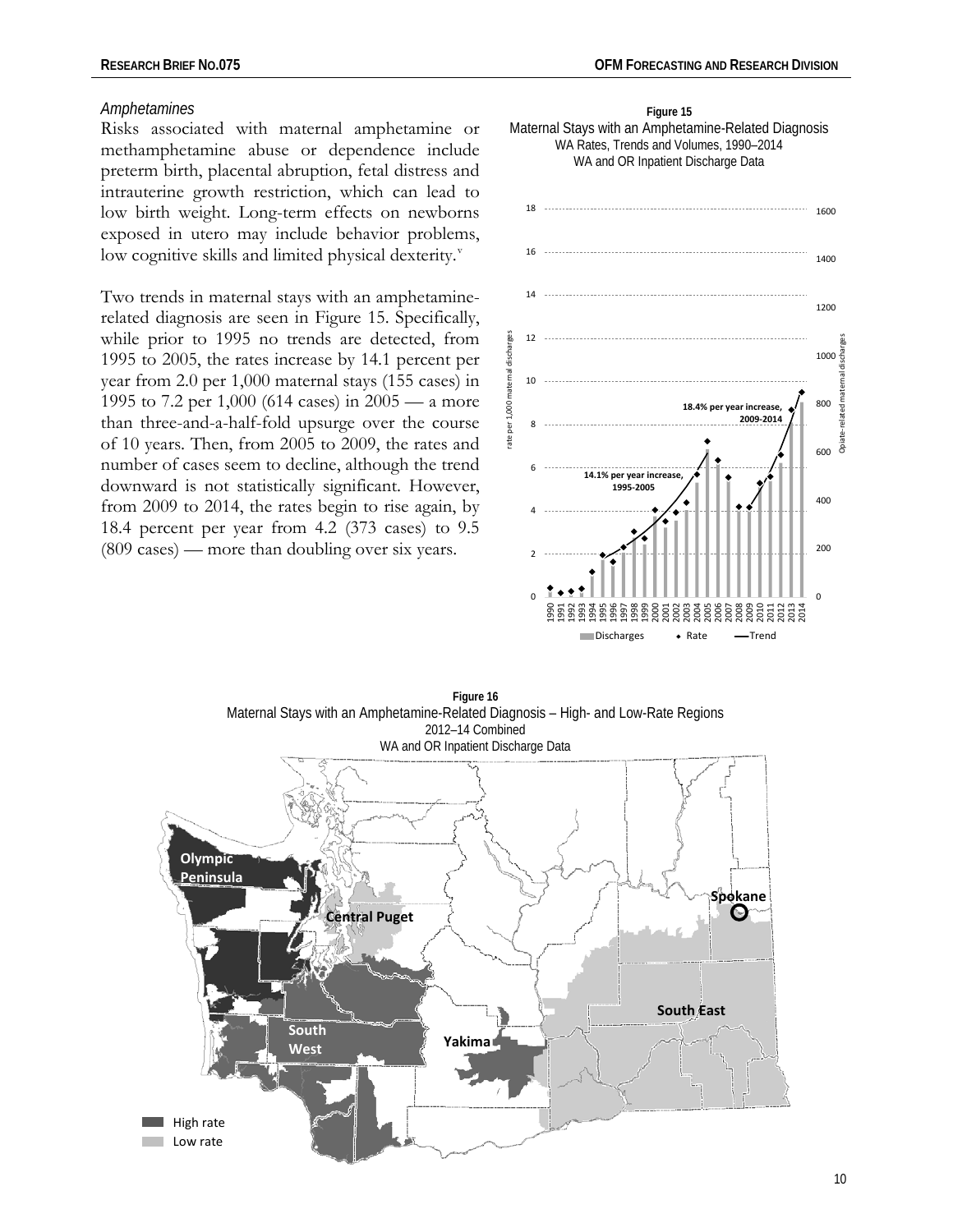In looking at the geographic distribution of maternal stays with an amphetamine-related diagnosis, two large high-rate regions are seen in Western Washington: one labeled as Olympic Peninsula and an adjacent one labeled as South West. These are shown in Figure 16. (Because the two high-rate regions are adjacent, the Olympic Peninsula region is slightly darker to differentiate it.) A third region, Central Puget, is a low-rate region. In Eastern Washington, there are also two high-rate regions, although much smaller geographically than seen on the west side, that are labeled Yakima and Spokane. There is also a large low-rate region labeled South East.

As seen in Figure 17, in Western Washington, the high-rate Olympic Peninsula region had a rate of 35.8 per 1,000 maternal stays and the high-rate South West region had a rate of 10.6. The low-rate Central Puget region's rate was 4.3. For all Western Washington, the rate was 8.1. In Eastern Washington, the high-rate Yakima region had a rate of 17.6 and the high-rate Spokane area had a rate of 43.6. The lowrate South East region had a rate of 5.4. For all Eastern Washington, the rate was 8.8.

In Figure 18, the rates for the diagnosis narcotics affecting newborn[∗](#page-10-0) are shown for each of the highrate maternal amphetamine regions. Their concordance with the pattern seen in the rates for maternal high- and low-rate regions is noteworthy: In the two high-rate regions in Western Washington, we see rates for narcotics affecting newborns that are significantly higher than the rates for the region as a whole, and concurrently, in the low-rate region, we see rates that are significantly lower. Specifically, the rate for Olympic Peninsula is 9.6 per 1,000 newborns; for South West, 5.6; for Central Puget, 2.4; and for Western Washington, 4.2.



<span id="page-10-0"></span><sup>∗</sup> Although not a narcotic, this diagnosis code (760.72) by definition includes newborns affected by methamphetamines and is the only one to do so.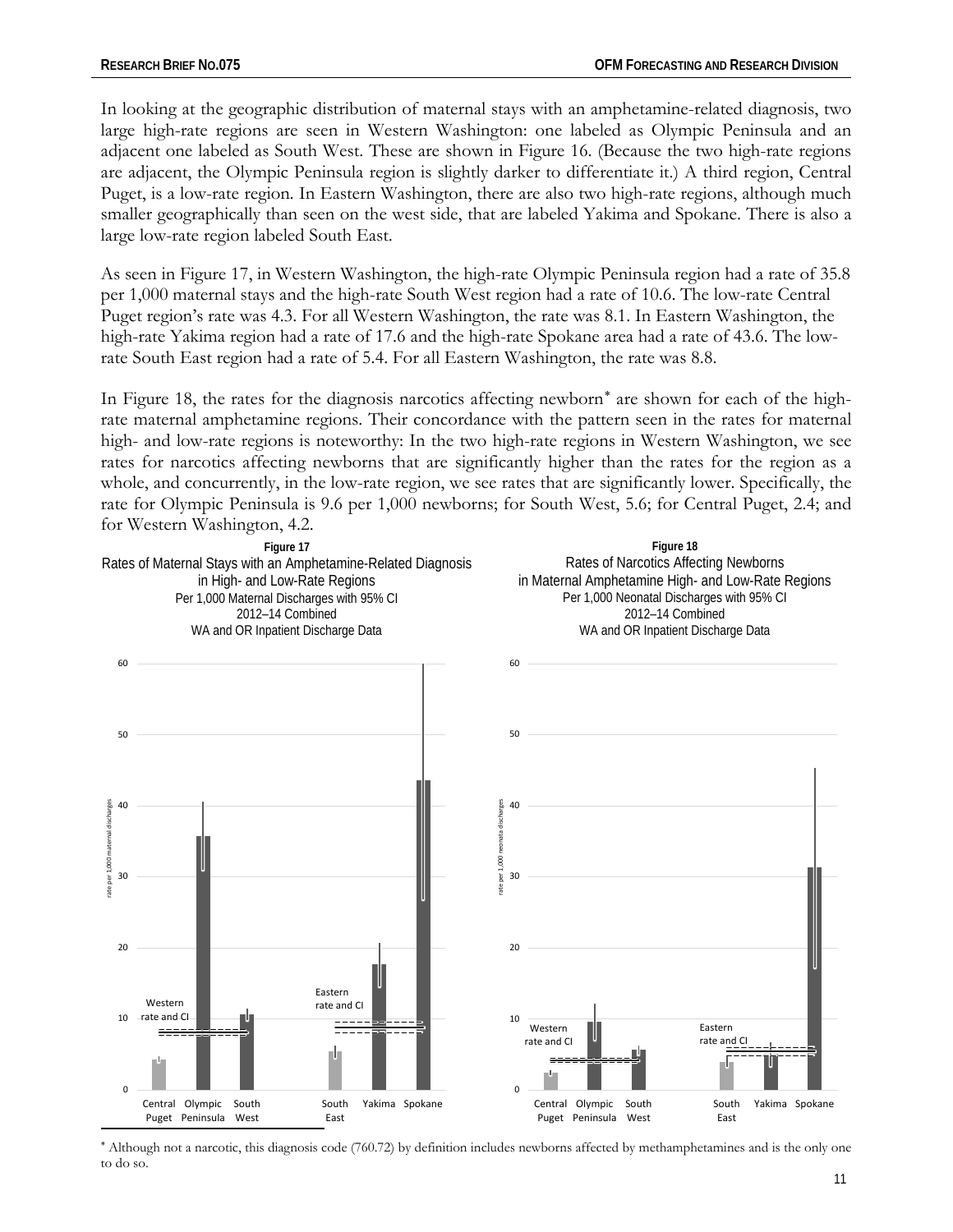In Eastern Washington, where the overall rate of narcotics affecting newborns is 5.5, the concordance with the maternal amphetamine rates is not quite so well matched. That is, while the low-rate South East region's rate (4.0) is significantly lower than the Eastern Washington rate and the high-rate Spokane region's rate (31.3) is significantly higher, the high-rate Yakima region's rate (5.1) is not significantly different from the Eastern Washington rate.

Unlike opiates or marijuana, the rates of maternal stays with an amphetamine-related diagnosis in Eastern Washington are about the same as the rates seen in Western Washington. In Eastern Washington, the concentration seems more in urban areas, whereas in Western Washington, the highrate regions include large swaths of rural and rural-plus-urban areas. However, in Eastern Washington, the number of cases in the high- and low-rate regions constitute only 54 percent of all such cases in that half of the state; the remaining 46 percent are located outside those regions. In Western Washington, the high- and low-rate region includes 81 percent of all such cases.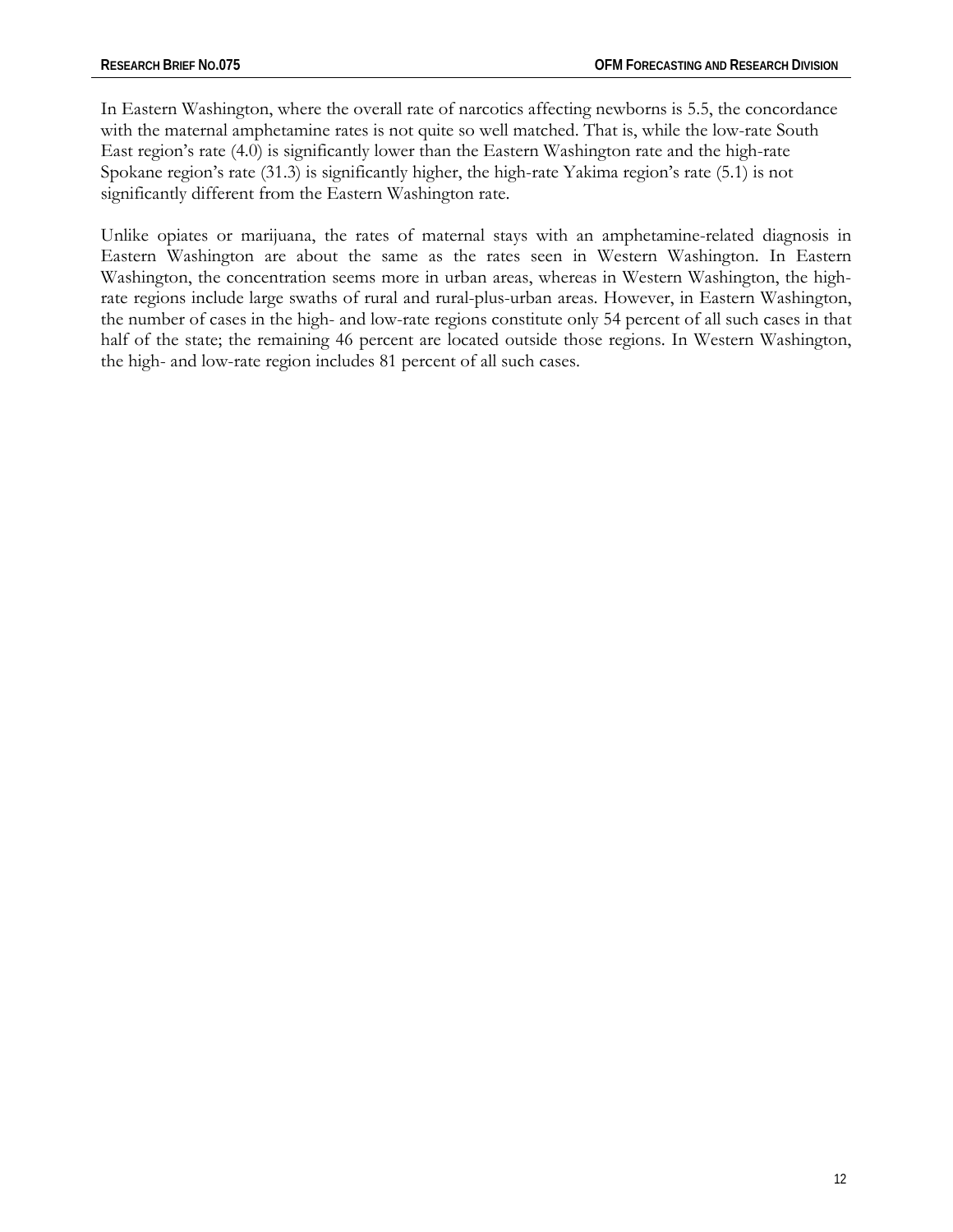## *Alcohol, cocaine and other remaining drugs*

As seen in Figure 19, for 2012 to 2014 combined, opiates, marijuana and amphetamines constitute 77 percent of all maternal inpatient stays with a diagnosis indicating substance use. Of the remaining 23 percent, unspecified drugs<sup>[∗](#page-12-0)</sup> was the most common drug type seen, constituting 13 percent of the total. Alcohol at 5 percent, cocaine at 3 percent, other drugs at 2 percent and hallucinogens at 0.05 percent (not shown) round out the remaining drug categories.



With the exception of unspecified drugs, the trends for the remaining categories are either downward or flat. These are shown in Figures 20 to 23.

While it is not possible to ascertain what drugs might be included in the unspecified drugs category, it is likely that the increase seen in those rates, shown in Figure 20, reflects the inclusion of the unspecified drugs diagnosis code with other, more specific drug diagnoses. For this reason, we excluded cases with both opiates and unspecified drugs from the rates and trends shown in Figure 20.

As shown in Figure 21, the rates for maternal stays with an alcohol-related diagnosis fell 9.7 percent per year from 1996 to 2005. The rates have remained flat since then. For cocaine, the rates reached a high point in 1994 and have been dropping since, by 4.2 percent per year from 1994 to 2006, and then by 13.8 percent per year from 2006 to 2014. See Figure 22. Other drugs showed no trend in the rates over time (Figure 23).

 $\overline{a}$ 

<span id="page-12-0"></span><sup>∗</sup> Excludes cases reporting opiate use.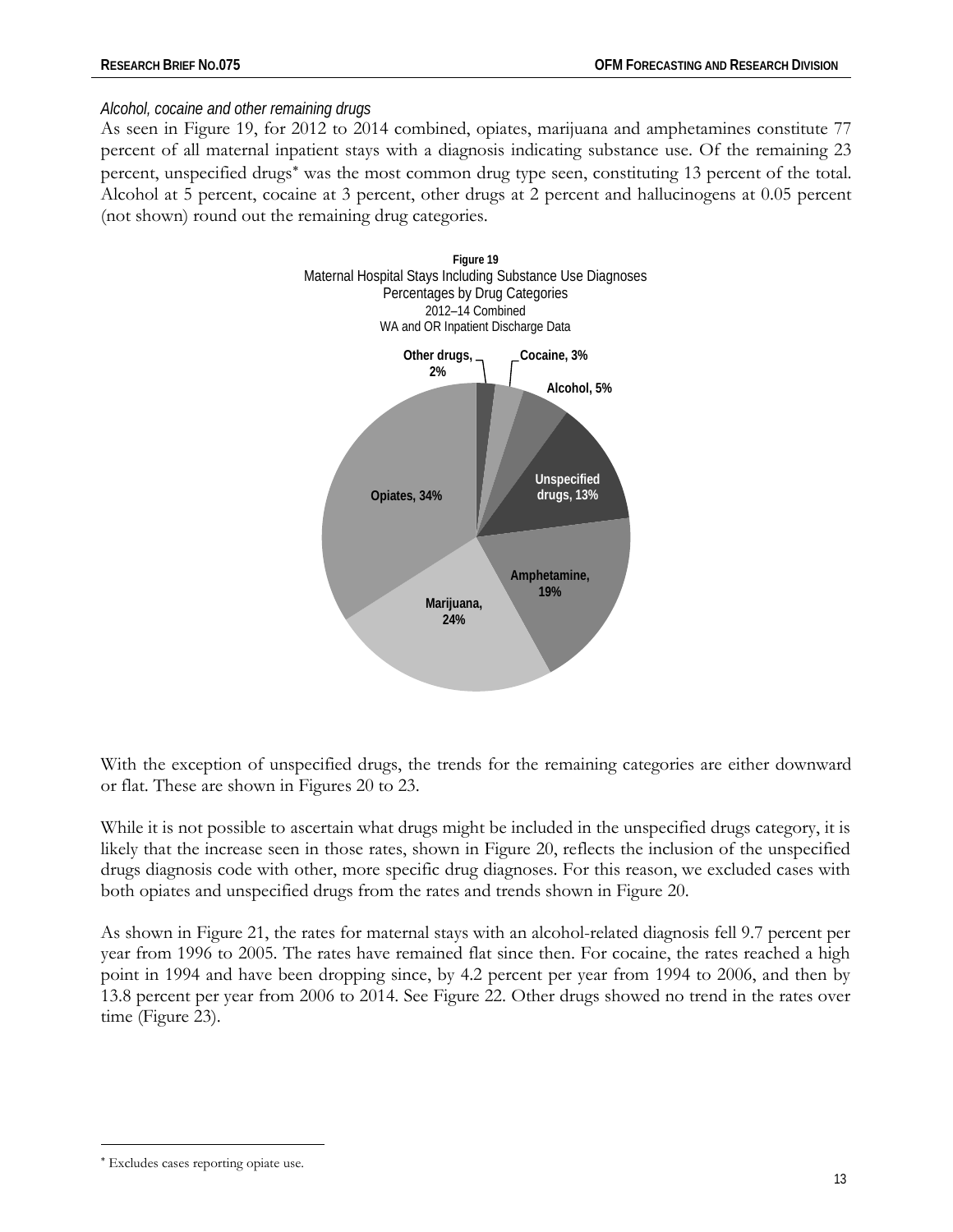

**Figures 19–22** Maternal Stays including Unspecified Drugs, Alcohol, Cocaine and Other Drugs Use Diagnoses WA Rates, Trends and Volumes, 1990–2014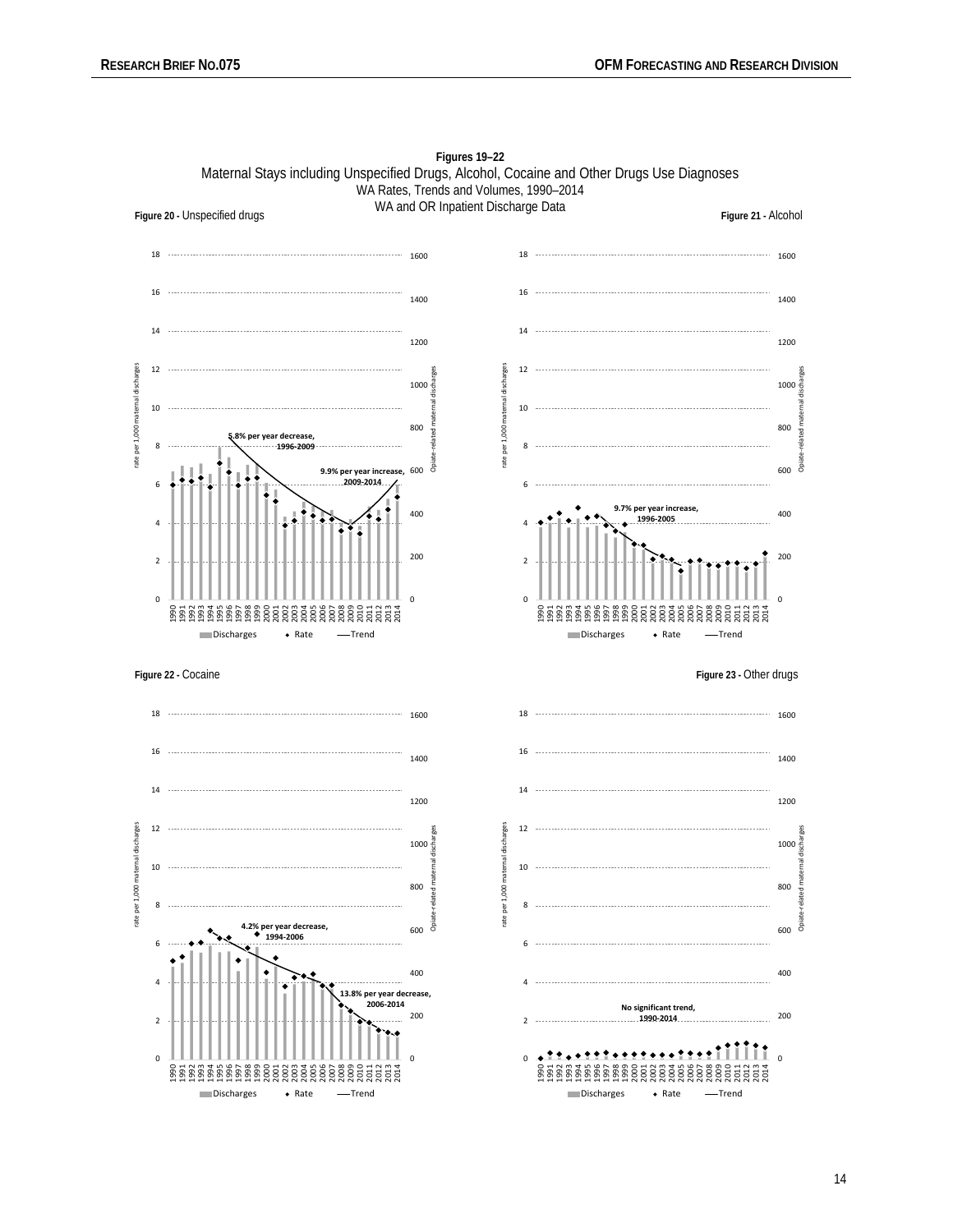#### **Summary and Conclusions**

The trends seen among Washington residents in maternal and neonatal hospital stays that include a substance use or substance use-related diagnosis are concerning. In particular, those trends related to maternal opiate and amphetamine use are most troubling since these may cause pregnancy complications. The trends in marijuana use are concerning, too, because we do not yet know what the possible long-term consequences may be.

For **maternal stays with an opiate-related diagnosis,** we clearly saw trends in the diagnostic categories "neonatal drug withdrawal syndrome" and "narcotics affecting newborns" that paralleled the trends in maternal stays with an opiate-related diagnosis. In addition, we saw higher percentages of co-occurring diagnoses of respiratory distress, difficulty feeding and low birth weight among those newborns coded with neonatal drug withdrawal syndrome and with narcotics affecting newborns. The Olympic Peninsula, Everett and Tacoma environs were identified as high-rate regions in Western Washington and the North East was seen as a high-rate region in Eastern Washington. Conversely, on the west side, the Seattle and Clark regions were identified as low-rate regions while on the east side, the South East region was found to be low-rate. In those high- and low-rate regions, we saw correspondingly high and low rates of neonatal drug withdrawal syndrome. In general, we also found that the rates of maternal stays with an opiate-related diagnosis were higher on the west side than on the east side of the state.

We saw rising trends for **maternal stays with a marijuana-related diagnosis** with or without other drugs and for maternal stays with a marijuana-only diagnosis. In addition, we identified high-and low-rate regions for maternal stays with a marijuana-only diagnosis on each side of the state. On the west side, the South West was found to have a high rate of marijuana-only use while the North Puget region had a low rate. On the east side, the North East region had a high rate while the South Central area's rate was low. Overall, the rate for maternal stays with a marijuana-only diagnosis in Western Washington was significantly higher than the rate in Eastern Washington.

For **maternal stays with an amphetamine-related diagnosis,** we saw that while an upward trend had waned after a peak in 2005, by 2009, a new upward surge had begun and continues through 2014. On the west side, two high-rate regions, the Olympic Peninsula and the South West, essentially comprise the whole Pacific coastal and southwest quadrant of the state. On the east side, the two high-rate regions are much smaller and center around or in the cities of Yakima and Spokane. The major metropolitan Central Puget region on the west side was found to have a low rate, as did the South East region on the east side. Rates of narcotics affecting newborns in those high- and low-rate regions generally corresponded with the rates seen in maternal stays with an amphetamine-related diagnosis, with the exception of Yakima, where those rates were not as high as might have been expected. In general, the rates of maternal stays with an amphetamine-related diagnosis are the same on the west and east sides of the state.

For the remaining drugs assessed — **alcohol, cocaine and other drugs** — trends are either downward or flat and rates are relatively low. For the category "unspecified drugs," the rates are increasing, but this category likely includes cases with other drugs listed as well.

Most importantly, we found that rates for two drugs — maternal opiate or amphetamine use — which are associated with potential adverse effects, including withdrawal symptoms, preterm labor and small for gestational age in newborns, are at their highest point in 25 years. The long-term effects of maternal amphetamine use may also be concerning.

In identifying these trends, as well as those regions and communities with the highest rates, we hope current initiatives can be expanded and, perhaps, new initiatives implemented that target this growing epidemic and those communities most in need.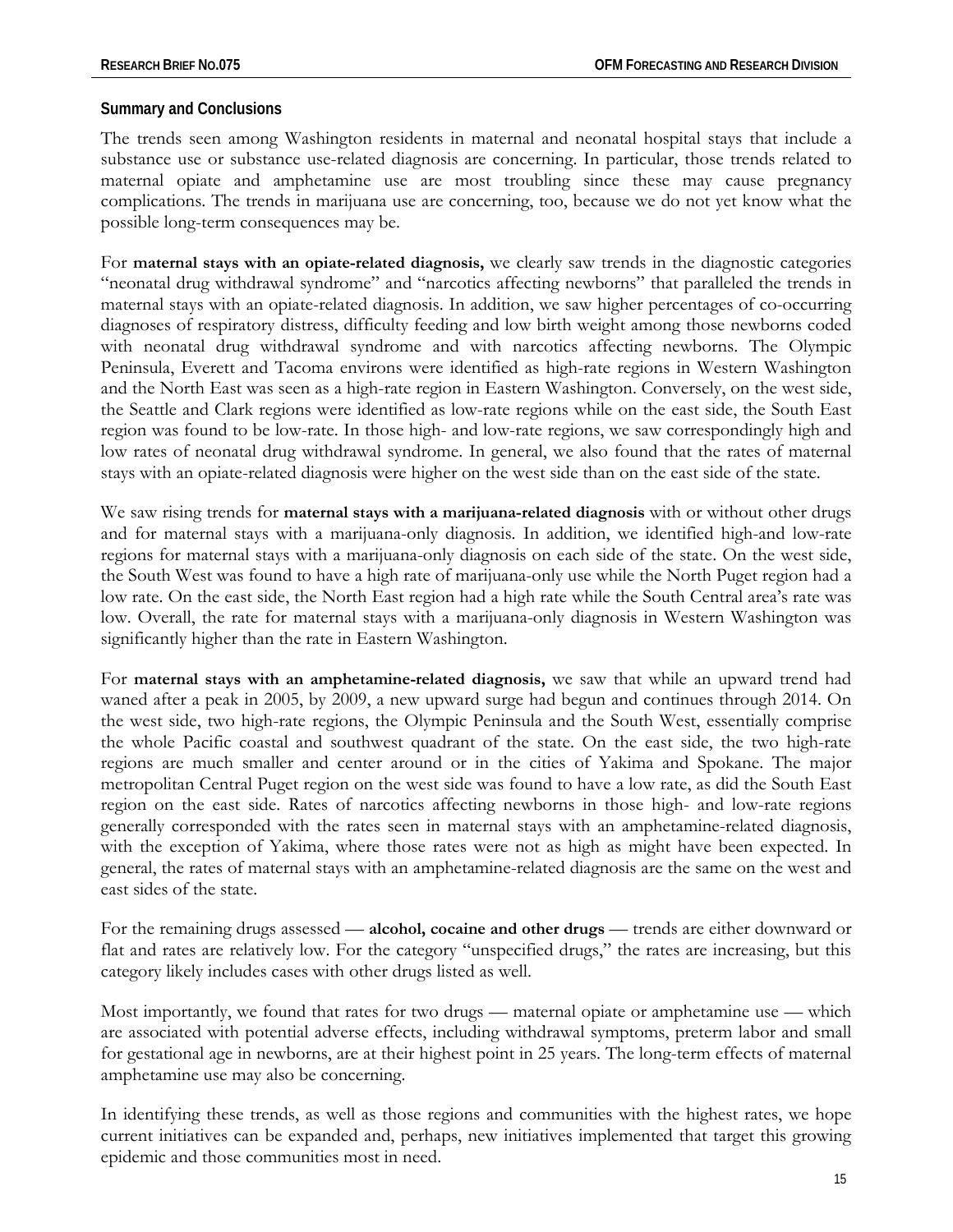## **Appendix A** − **Definitions**

Case Definitions by ICD-9-CM Diagnostic Codes:

- » Neonatal: Diagnoses 27701, 74783, 76061-76064, 76077-76078, 7620-7706, 77081-7785, 7787- 7796, 77981-7799, 7966, V2031-V2032 and V290-V392. Neonatal records were restricted to newborns aged <1 year.
- » Maternal: Diagnoses 630-67914, 7923, 7965, V220-V2384, V2386-V242, V270-V282, V286- V2889, V616-V617, V6511, V7242, V8901-V8909 and V9100-V9199. Procedures 720-7537 and 754-7599. Maternal records were restricted to females aged 15–45 years.

Table 1

| ICD-9-CM diagnosis codes used to identify substances or substance-related<br>conditions among neonatal and maternal hospital stays |                                                                                                                             |                                 |  |  |
|------------------------------------------------------------------------------------------------------------------------------------|-----------------------------------------------------------------------------------------------------------------------------|---------------------------------|--|--|
| ICD-9-CM<br>diagnosis code                                                                                                         | ICD-9-CM code description                                                                                                   | Category                        |  |  |
|                                                                                                                                    | Neonatal                                                                                                                    |                                 |  |  |
| 76071                                                                                                                              | Alcohol affecting fetus or newborn via placenta or breast milk                                                              | Fetal alcohol<br>syndrome       |  |  |
| 76072                                                                                                                              | Narcotics affecting fetus or newborn via placenta or breast milk                                                            | Narcotics affecting<br>newborns |  |  |
| 76073                                                                                                                              | Hallucinogenic agents affecting fetus or newborn via placenta or breast milk                                                | Hallucinogens                   |  |  |
| 76075                                                                                                                              | Cocaine affecting fetus or newborn via placenta or breast milk                                                              | Cocaine                         |  |  |
| 7795                                                                                                                               | Drug withdrawal syndrome in newborn                                                                                         | Drug withdrawal<br>syndrome     |  |  |
| <b>Maternal</b>                                                                                                                    |                                                                                                                             |                                 |  |  |
| 30300-30302                                                                                                                        | Acute alcoholic intoxication in alcoholism, unspecified, continuous or<br>episodic                                          | Alcohol                         |  |  |
| 30390-30392                                                                                                                        | Other and unspecified alcohol dependence, unspecified, continuous or<br>episodic                                            | Alcohol                         |  |  |
| 30400-30402                                                                                                                        | Opioid type dependence, unspecified, continuous or episodic                                                                 | Opiates                         |  |  |
| 30410-30412                                                                                                                        | Sedative, hypnotic or anxiolytic dependence, unspecified, continuous or<br>episodic                                         | Other drugs                     |  |  |
| 30420-30422                                                                                                                        | Cocaine dependence, unspecified, continuous or episodic                                                                     | Cocaine                         |  |  |
| 30430-30432                                                                                                                        | Cannabis dependence, unspecified, continuous or episodic                                                                    | Marijuana                       |  |  |
| 30440-30442                                                                                                                        | Amphetamine and other psychostimulant dependence, unspecified,<br>continuous or episodic                                    | Amphetamines                    |  |  |
| 30450-30452                                                                                                                        | Hallucinogen dependence, unspecified, continuous or episodic                                                                | Hallucinogens                   |  |  |
| 30460-30462                                                                                                                        | Other specified drug dependence (includes absinthe, glue, inhalants,<br>phencyclidine), unspecified, continuous or episodic | Other drugs                     |  |  |
| 30470-30472                                                                                                                        | Combinations of opioid type drug with any other drug dependence,<br>unspecified, continuous or episodic                     | Opiates                         |  |  |
| 30480-30482                                                                                                                        | Combinations of drug dependence excluding opioid type drug, unspecified,<br>continuous or episodic                          | Unspecified drugs               |  |  |
| 30490-30492                                                                                                                        | Unspecified drug dependence, unspecified, continuous or episodic                                                            | Unspecified drugs               |  |  |
| 30500-30502                                                                                                                        | Alcohol abuse, unspecified, continuous or episodic                                                                          | Alcohol                         |  |  |
| 30520-30522                                                                                                                        | Cannabis abuse, unspecified, continuous or episodic                                                                         | Marijuana                       |  |  |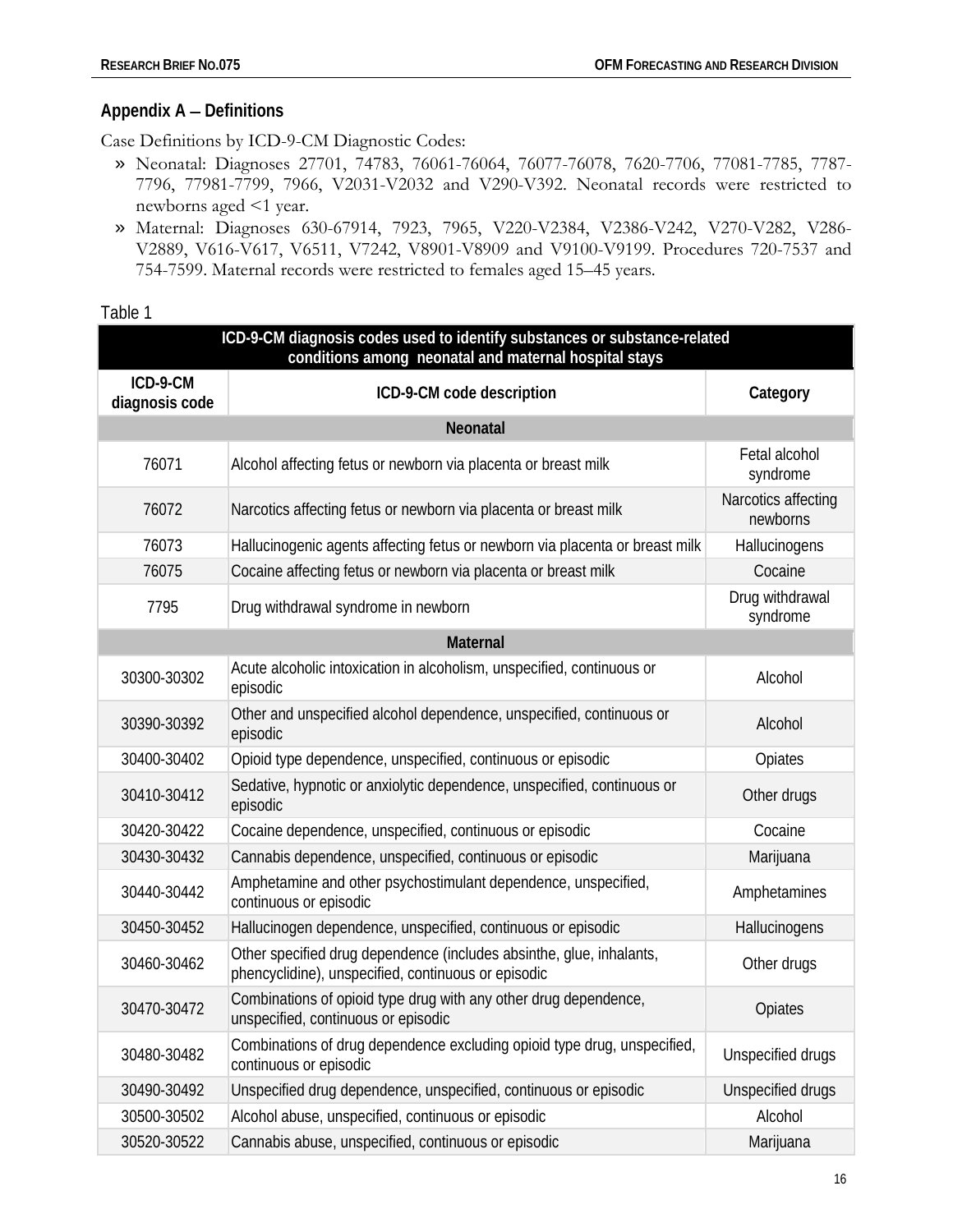| 30530-30532 | Hallucinogen abuse, unspecified, continuous or episodic                                     | Hallucinogens     |
|-------------|---------------------------------------------------------------------------------------------|-------------------|
| 30540-30542 | Sedative, hypnotic or anxiolytic abuse, unspecified, continuous or episodic                 | Other drugs       |
| 30550-30552 | Opioid abuse, unspecified, continuous or episodic                                           | Opiates           |
| 30560-30562 | Cocaine abuse, unspecified, continuous or episodic                                          | Cocaine           |
| 30570-30572 | Amphetamine or related acting sympathomimetic abuse, unspecified,<br>continuous or episodic | Amphetamines      |
| 30580-30582 | Antidepressant type abuse, unspecified, continuous or episodic                              | Other drugs       |
| 30590-30592 | Other, mixed or unspecified drug abuse, unspecified, continuous or<br>episodic              | Unspecified drugs |
| 64830-64834 | Drug dependence of mother                                                                   | Unspecified drugs |
| 96501       | Poisoning by heroin                                                                         | Opiates           |
| 96509       | Poisoning by other opiates and related narcotics                                            | Opiates           |
| 9696        | Poisoning by psychodysleptics (hallucinogens)                                               | Hallucinogens     |
| 97081       | Poisoning by cocaine                                                                        | Cocaine           |
| 9800        | Toxic effect of ethyl alcohol                                                               | Alcohol           |
| E8500       | Accidental poisoning by heroin                                                              | Opiates           |
| E8541       | Accidental poisoning by psychodysleptics (hallucinogens)                                    | Hallucinogens     |
| E8600       | Accidental poisoning by alcoholic beverages                                                 | Alcohol           |
| E8608       | Accidental poisoning by other specified alcohols                                            | Alcohol           |
| E8609       | Accidental poisoning by unspecified alcohol                                                 | Alcohol           |

Co-occurring diagnoses were identified using the following all-listed ICD-9-CM diagnosis codes and CCS categories:

- » Low birth weight: as defined for the AHRQ Low Birth Weight Rate Prevention Quality Indicator<sup>[1](#page-16-0)</sup>
- » Respiratory distress: ICD-9-CM codes 769, 770
- » Difficulty feeding: ICD-9-CM code 7793

 $\overline{a}$ 

<span id="page-16-0"></span><sup>&</sup>lt;sup>1</sup> Agency for Healthcare Research and Quality. AHRQ QI, Prevention Quality Indicators #9, Technical Specifications, Low Birth Weight Rate. Rockville, MD: Agency for Healthcare Research and Quality. August 2011. [http://www.qualityindicators.ahrq.gov/Downloads/Modules/PQI/V43/TechSpecs/PQI%2009%20Low%20Birth%20Weight%20Rate.pdf.](http://www.qualityindicators.ahrq.gov/Downloads/Modules/PQI/V43/TechSpecs/PQI%2009%20Low%20Birth%20Weight%20Rate.pdf)